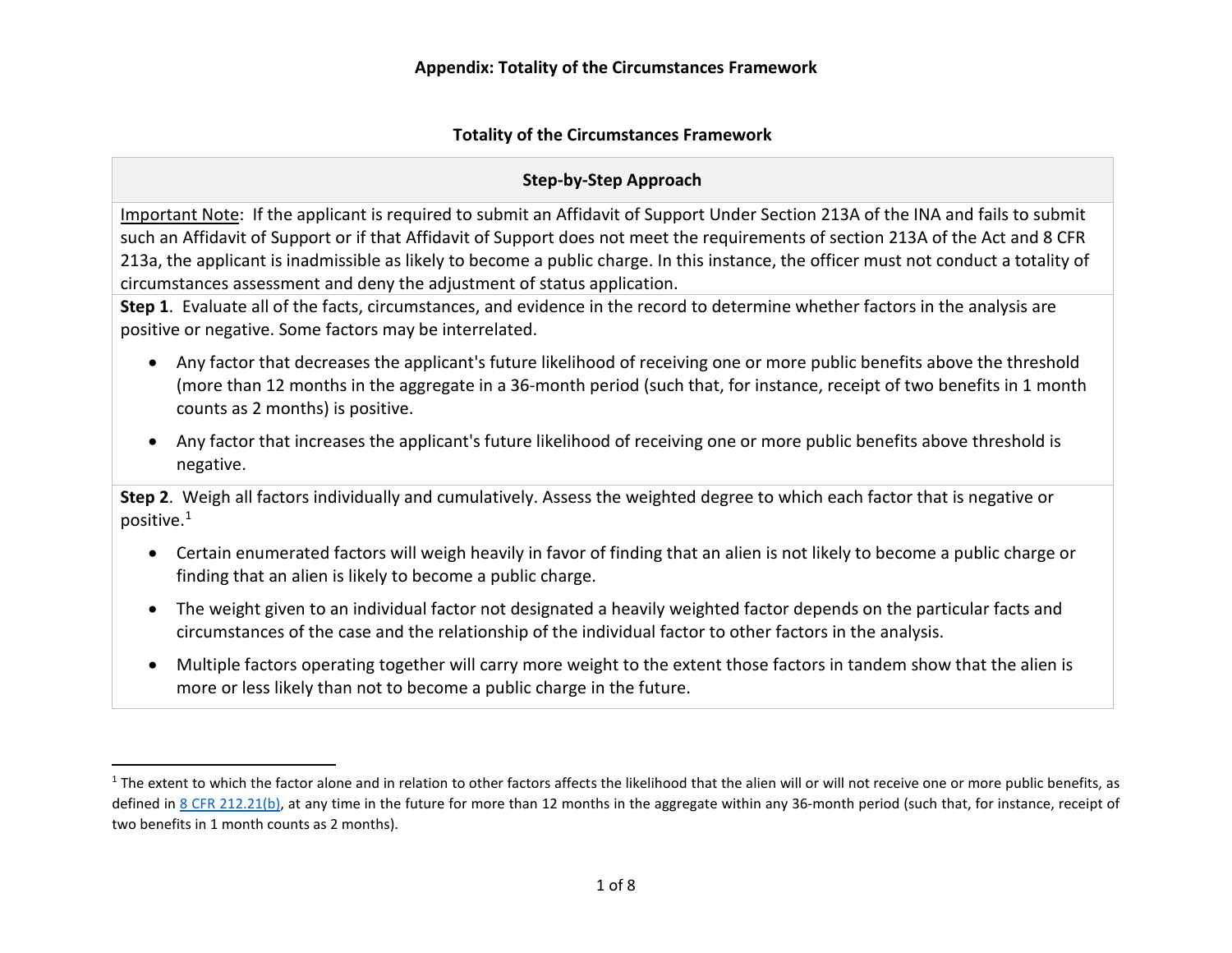### **Step-by-Step Approach**

**Step 3**. Determine whether the applicant is likely or not likely to become a public charge at any time in the future.

- • *Not inadmissible based on public charge*  The applicant's positive factors outweigh the applicant's negative factors, such that the alien is not likely to receive one or more public benefits above the designated threshold at any time in the future.
- • *Inadmissible based on public charge*  The applicant's negative factors outweigh the alien's positive factors, such that the alien is more likely than not to receive one or more public benefits above the designated threshold at any time in the future.

| <b>Factor</b>      | <b>Positive</b>                             | <b>Negative</b>                                                                                                               | <b>Heavily Weighted</b><br><b>Positive</b> | <b>Heavily Weighted</b><br><b>Negative</b> |
|--------------------|---------------------------------------------|-------------------------------------------------------------------------------------------------------------------------------|--------------------------------------------|--------------------------------------------|
| Applicant's Age    | Age between 18<br>$\bullet$<br>and $61$     | Age 17 and younger<br>$\bullet$<br>Age 62 and older                                                                           | None                                       | None                                       |
| Applicant's Health | No diagnosed<br>$\bullet$<br>medical issues | Form I-693 (DOS<br>$\bullet$<br>medical<br>examination report<br>or any other<br>medical<br>documentation)<br>lists a Class A | None                                       | None                                       |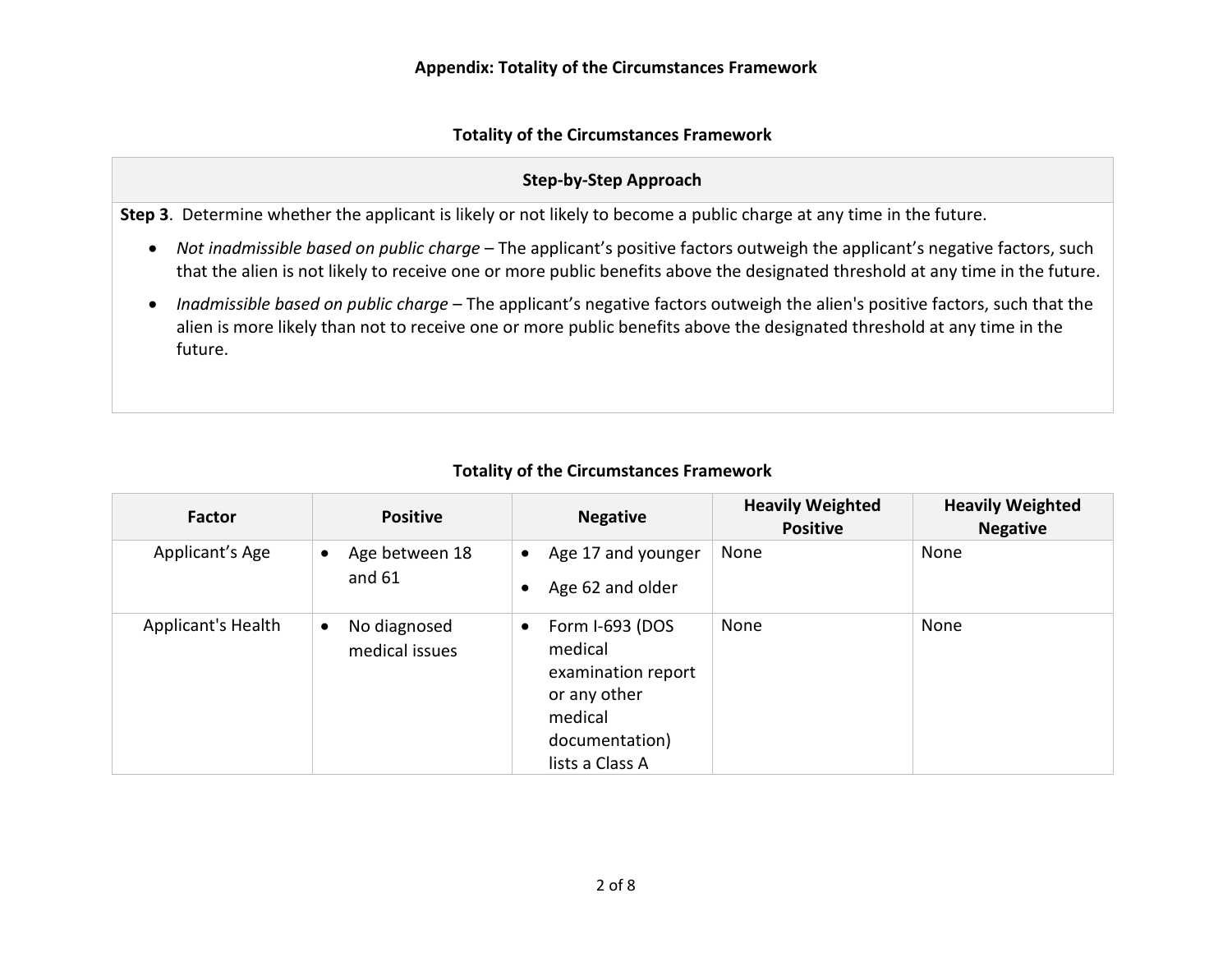<span id="page-2-1"></span><span id="page-2-0"></span>

| Factor | <b>Positive</b> | <b>Negative</b>                 | <b>Heavily Weighted</b><br><b>Positive</b> | <b>Heavily Weighted</b><br><b>Negative</b> |
|--------|-----------------|---------------------------------|--------------------------------------------|--------------------------------------------|
|        |                 | medical condition <sup>2</sup>  |                                            |                                            |
|        |                 | or a Class B medical            |                                            |                                            |
|        |                 | condition <sup>3</sup> that the |                                            |                                            |
|        |                 | civil surgeon, panel            |                                            |                                            |
|        |                 | physician, or other             |                                            |                                            |
|        |                 | medical                         |                                            |                                            |
|        |                 | professional                    |                                            |                                            |
|        |                 | indicates is                    |                                            |                                            |
|        |                 | significant enough              |                                            |                                            |
|        |                 | to interfere with the           |                                            |                                            |
|        |                 | applicant's ability to          |                                            |                                            |
|        |                 | provide and care for            |                                            |                                            |
|        |                 | him or herself, to              |                                            |                                            |
|        |                 | attend school, or to            |                                            |                                            |
|        |                 | work, or that is                |                                            |                                            |
|        |                 | likely to require               |                                            |                                            |
|        |                 | extensive medical               |                                            |                                            |
|        |                 | treatment or                    |                                            |                                            |
|        |                 | institutionalization            |                                            |                                            |
|        |                 | in the future.                  |                                            |                                            |

<sup>3</sup> See <u>42 CFR 34.2(e)</u>.

 $\overline{\phantom{a}}$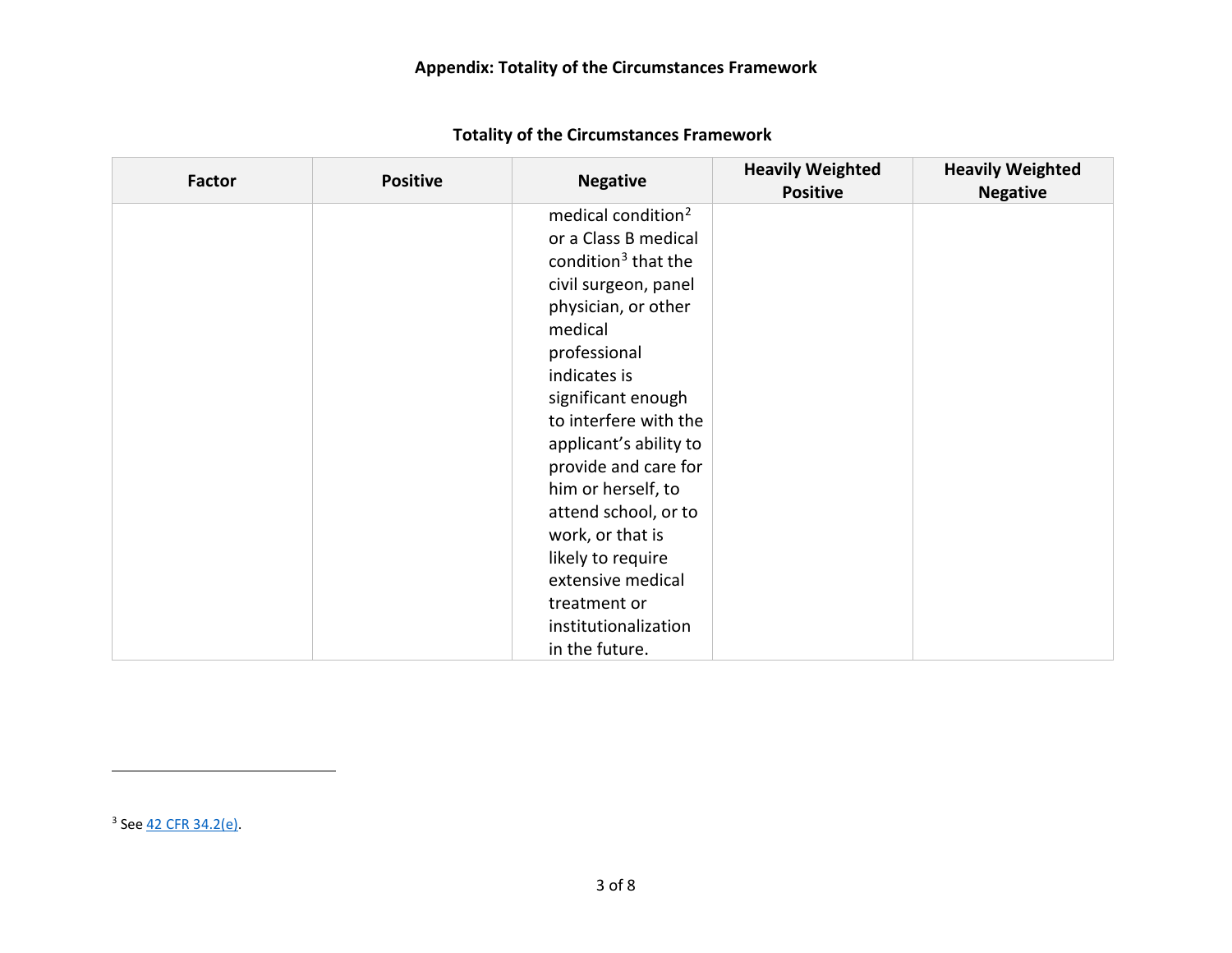| <b>Factor</b>                                                    | <b>Positive</b>                                                                                                                                                                                                                                                                                                                                     | <b>Negative</b>                                                                                                                                                                                                                                                                                               | <b>Heavily Weighted</b><br><b>Positive</b>                                                                                                                                                                      | <b>Heavily Weighted</b><br><b>Negative</b>                                                                                                                                                                                           |
|------------------------------------------------------------------|-----------------------------------------------------------------------------------------------------------------------------------------------------------------------------------------------------------------------------------------------------------------------------------------------------------------------------------------------------|---------------------------------------------------------------------------------------------------------------------------------------------------------------------------------------------------------------------------------------------------------------------------------------------------------------|-----------------------------------------------------------------------------------------------------------------------------------------------------------------------------------------------------------------|--------------------------------------------------------------------------------------------------------------------------------------------------------------------------------------------------------------------------------------|
| <b>Family Status</b>                                             | The alien is able to<br>$\bullet$<br>support him or<br>herself and his or<br>her household<br>members at or<br>above 125 percent<br>of the Federal<br><b>Poverty Guidelines</b><br>(FPG) (100 percent<br>for active duty<br>military, other than<br>active duty for<br>training, in the U.S.<br>armed forces) for<br>the alien's<br>household size. | The alien is not able<br>$\bullet$<br>to support him or<br>herself and his or<br>her household<br>members at or<br>above 125 percent<br>of the FPG (100<br>percent for active<br>duty military, other<br>than active duty for<br>training, in the U.S.<br>armed forces) for<br>the alien's<br>household size. | None                                                                                                                                                                                                            | None                                                                                                                                                                                                                                 |
| Applicant's Assets,<br>Resources, and<br><b>Financial Status</b> | Current<br>$\bullet$<br>employment<br><b>Total household</b><br>$\bullet$<br>gross income at or<br>above 125 percent<br>of the FPG (100<br>percent for those on<br>active duty, other<br>than active duty for                                                                                                                                       | No or low income or<br>$\bullet$<br>the applicable<br>equivalent assets<br>Request,<br>$\bullet$<br>certification of, or<br>receipt of public<br>benefits in the<br><b>United States as</b><br>defined                                                                                                        | The alien's<br>$\bullet$<br>household has<br>income, assets, or<br>resources, and<br>support of at least<br>250 percent of the<br><b>FPG</b><br>Private health<br>$\bullet$<br>insurance<br>appropriate for the | Receipt,<br>$\bullet$<br>certification of, or<br>approval to receive<br>public benefits for<br>more than 12<br>months in any 36-<br>month period<br>starting before the<br>application for<br>adjustment of<br>status, (calculate no |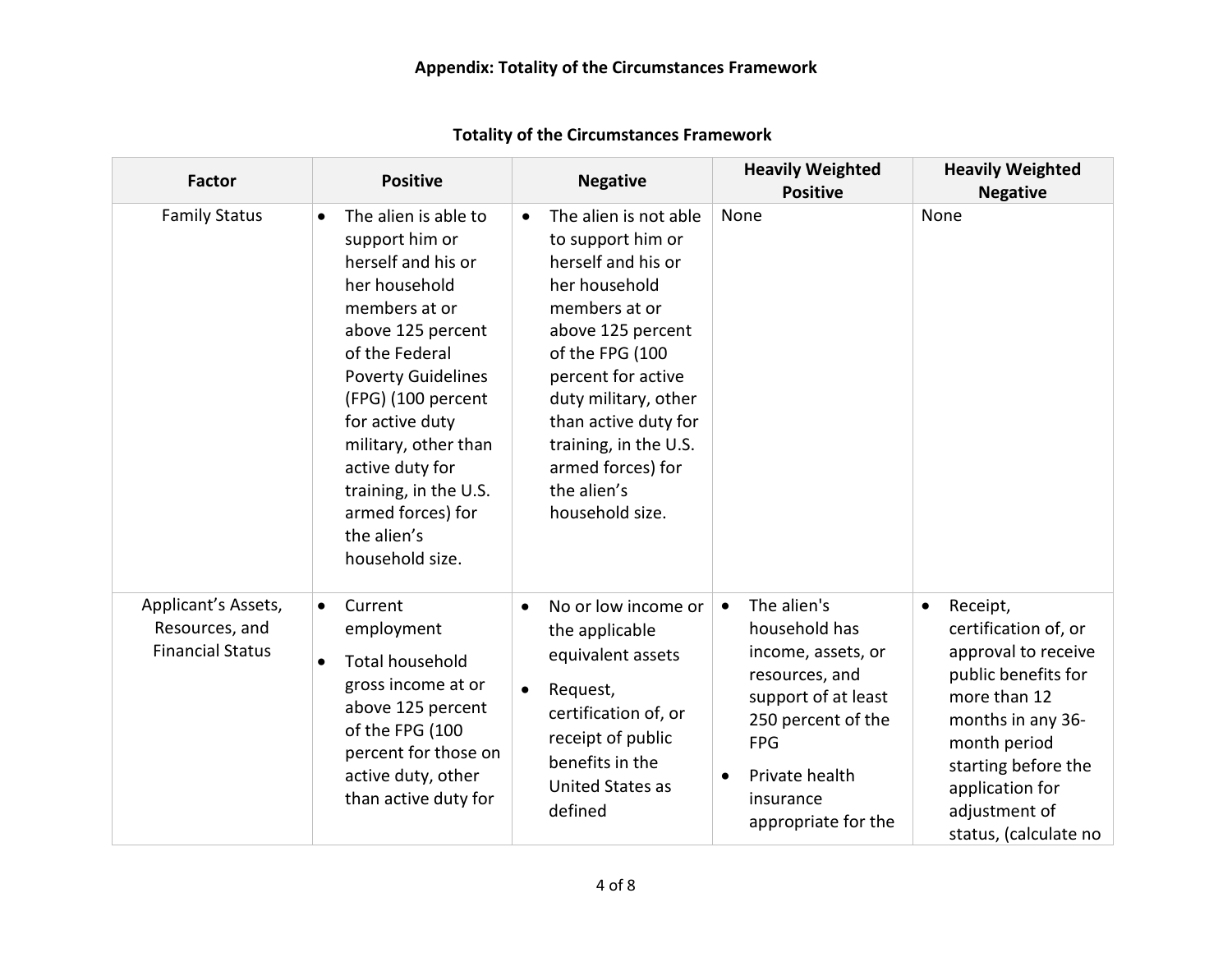| <b>Factor</b> | <b>Positive</b>                                                                                                                                                                                                                                                                                                                                                                                                                                                                                     | <b>Negative</b>                                                                                                                                                                                                                                                                                                                             | <b>Heavily Weighted</b><br><b>Positive</b>                                                                                                                                                                                                 | <b>Heavily Weighted</b><br><b>Negative</b>                                                                                                                                                                                                                                                                              |
|---------------|-----------------------------------------------------------------------------------------------------------------------------------------------------------------------------------------------------------------------------------------------------------------------------------------------------------------------------------------------------------------------------------------------------------------------------------------------------------------------------------------------------|---------------------------------------------------------------------------------------------------------------------------------------------------------------------------------------------------------------------------------------------------------------------------------------------------------------------------------------------|--------------------------------------------------------------------------------------------------------------------------------------------------------------------------------------------------------------------------------------------|-------------------------------------------------------------------------------------------------------------------------------------------------------------------------------------------------------------------------------------------------------------------------------------------------------------------------|
|               | training, in the U.S.<br>armed forces)<br><b>Financial resources</b><br>$\bullet$<br>that would make the<br>applicant ineligible<br>to obtain public<br>benefits<br><b>Total household</b><br>assets and resources<br>in the applicable<br>equivalent amount<br>Good, very good or<br>exceptional credit<br>score<br>Health insurance,<br>not otherwise<br>considered a public<br>benefit, or sufficient<br>income, assets or<br>resources to pay for<br>reasonably<br>foreseeable medical<br>costs | Any bankruptcy<br>$\bullet$<br>filings within the<br>last 2 years<br>$\bullet$<br>Request or receipt<br>of a fee waiver for<br>immigration<br>benefits<br>Poor credit score<br>٠<br>No private health<br>$\bullet$<br>insurance or<br>sufficient income,<br>assets or resources<br>to pay for<br>reasonably<br>foreseeable medical<br>costs | expected period of<br>admission, (not<br>including health<br>insurance for which<br>the alien receives<br>subsidies in the<br>form of premium<br>tax credits under<br>the Patient<br>Protection and<br>Affordable Care Act,<br>as amended) | earlier than<br>February 24, 2020)<br><b>Medical condition</b><br>$\bullet$<br>and is uninsured<br>and either lacks the<br>prospect of<br>obtaining private<br>health insurance or<br>lacks the financial<br>resources to pay for<br>reasonably<br>foreseeable medical<br>costs related to<br>such medical<br>condition |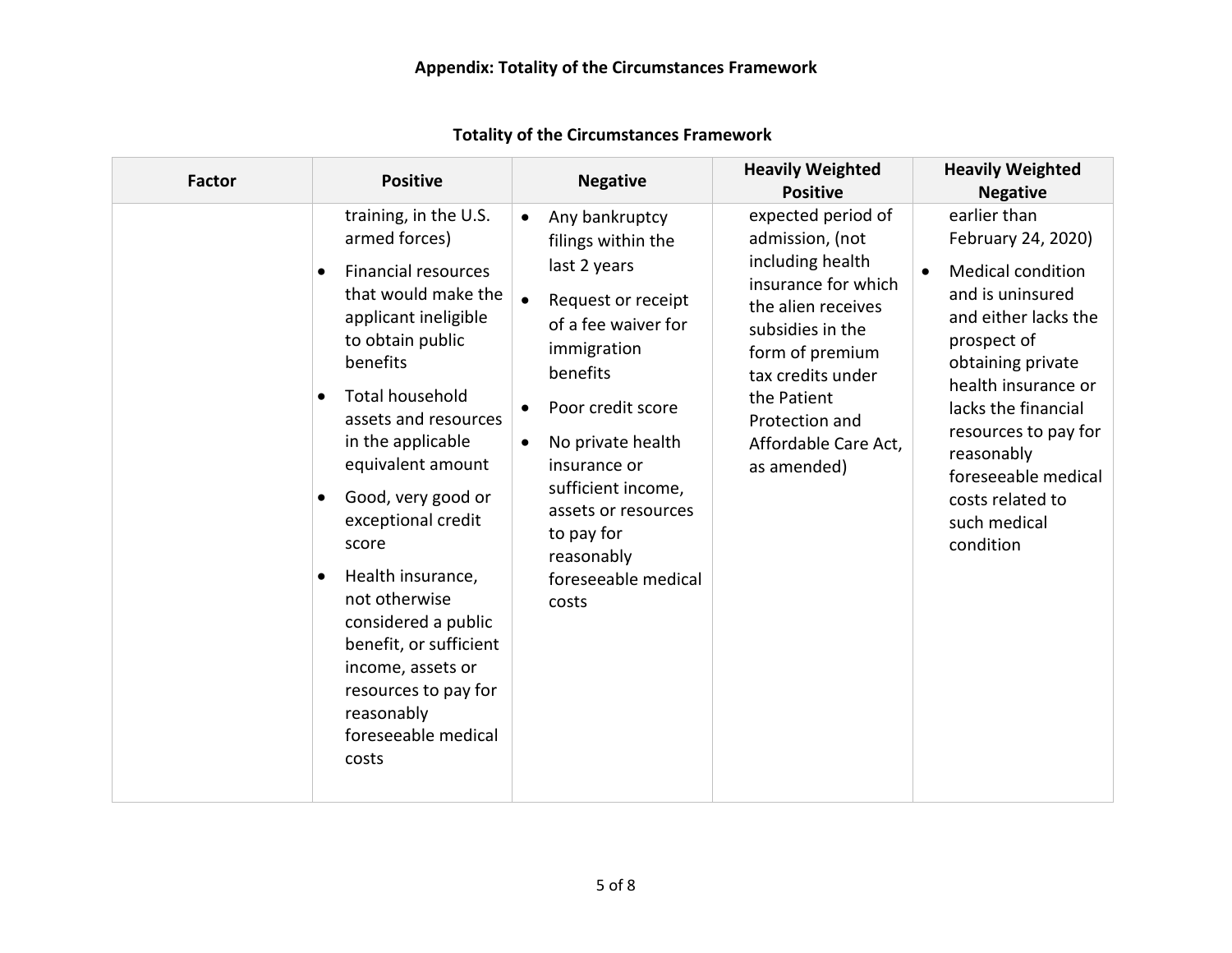| <b>Factor</b>                                                                | <b>Positive</b>                                                                                                                                                                                                                                                                                                                                                                                                                                                              | <b>Negative</b>                                                                                                                                                                                              | <b>Heavily Weighted</b><br><b>Positive</b>                                                                                                                                                                                                                         | <b>Heavily Weighted</b><br><b>Negative</b>                                                                                                                                                                                              |
|------------------------------------------------------------------------------|------------------------------------------------------------------------------------------------------------------------------------------------------------------------------------------------------------------------------------------------------------------------------------------------------------------------------------------------------------------------------------------------------------------------------------------------------------------------------|--------------------------------------------------------------------------------------------------------------------------------------------------------------------------------------------------------------|--------------------------------------------------------------------------------------------------------------------------------------------------------------------------------------------------------------------------------------------------------------------|-----------------------------------------------------------------------------------------------------------------------------------------------------------------------------------------------------------------------------------------|
| <b>Applicant's Education</b><br>and Skills                                   | Attendance in<br>$\bullet$<br>elementary, middle,<br>or high school<br>High school diploma<br>$\bullet$<br>or GED or equivalent<br>Higher education<br>$\bullet$<br>such as Bachelor's<br>Degree, Master's<br>Degree, or Doctoral<br>Degree<br>Skills and<br>$\bullet$<br>certifications<br>relevant to<br>education<br><b>Basic English</b><br>$\bullet$<br>proficiency<br><b>Primary Caregiver</b><br>٠<br>Other language skills<br>$\bullet$<br>in addition to<br>English | No high school<br>$\bullet$<br>diploma or GED or<br>equivalent<br>No work experience<br>$\bullet$<br>No occupational<br>$\bullet$<br>skills<br>Limited to no<br>$\bullet$<br>English language<br>proficiency | The alien is<br>$\bullet$<br>authorized to work<br>and is currently<br>employed in a legal<br>industry with an<br>annual income,<br>excluding any<br>income from illegal<br>activities, of at least<br>250 percent of the<br>FPG for the alien's<br>household size | The alien is not a<br>$\bullet$<br>full-time student<br>and is authorized to<br>work, but is unable<br>to demonstrate<br>current<br>employment, recent<br>employment<br>history, or a<br>reasonable prospect<br>of future<br>employment |
| Applicant's Immigration<br><b>Status and Expected</b><br>Period of Admission | The applicant<br>$\bullet$<br>provides evidence<br>of ineligibility for                                                                                                                                                                                                                                                                                                                                                                                                      | Evidence that the<br>$\bullet$<br>alien will be in the<br>United States for a                                                                                                                                | None                                                                                                                                                                                                                                                               | None                                                                                                                                                                                                                                    |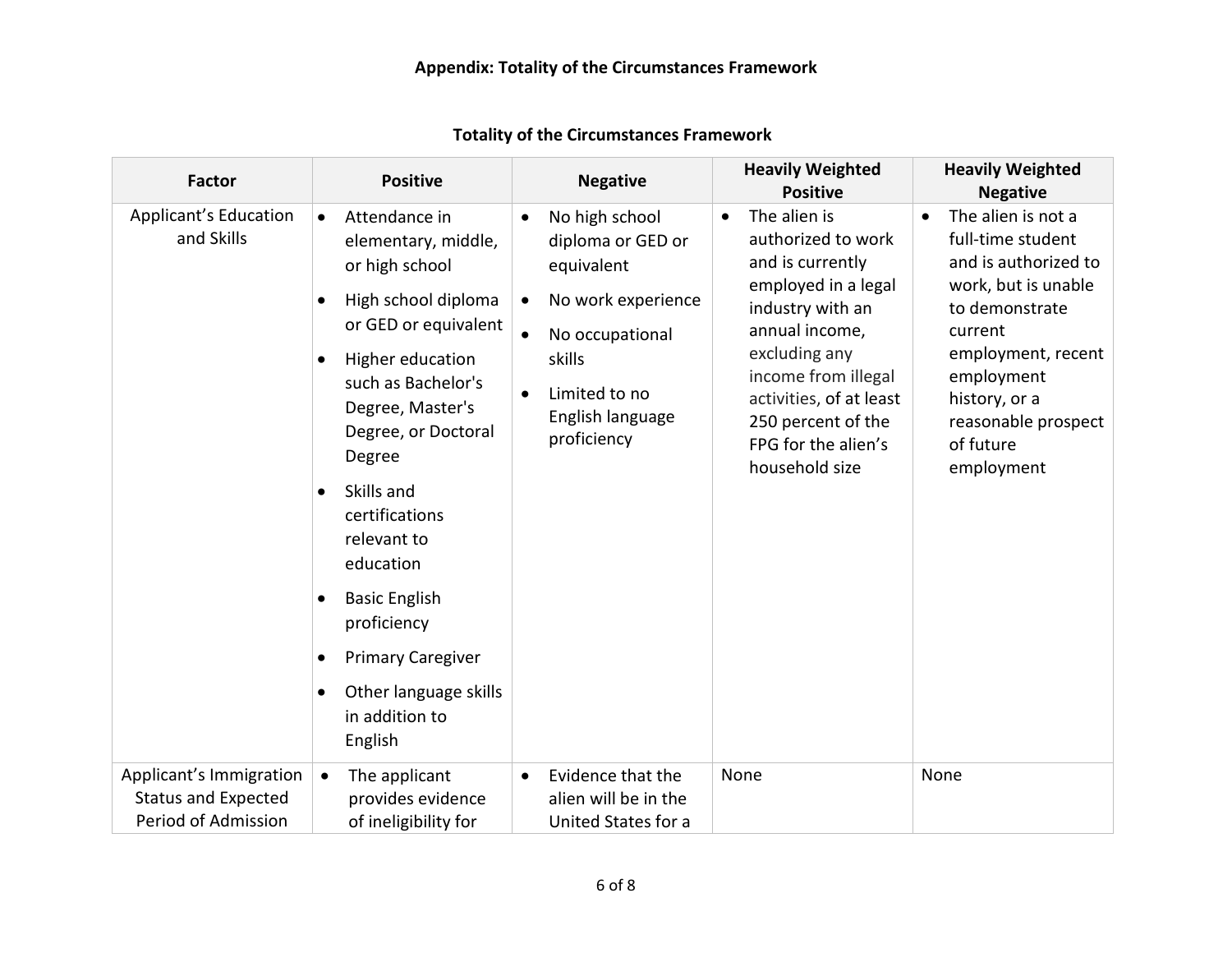| <b>Factor</b>                   | <b>Positive</b>                                                                                                                                                                                                          | <b>Negative</b>                                                                                                                                                                                                                                                                                                                                     | <b>Heavily Weighted</b><br><b>Positive</b> | <b>Heavily Weighted</b><br><b>Negative</b> |
|---------------------------------|--------------------------------------------------------------------------------------------------------------------------------------------------------------------------------------------------------------------------|-----------------------------------------------------------------------------------------------------------------------------------------------------------------------------------------------------------------------------------------------------------------------------------------------------------------------------------------------------|--------------------------------------------|--------------------------------------------|
|                                 | public benefits<br>based on<br>immigration status<br>or expected period<br>of stay                                                                                                                                       | long or indefinite<br>period (such as<br>when seeking LPR<br>status) that in<br>conjunction with<br>the alien's<br>insufficient income,<br>assets, and<br>resources may<br>make the alien<br>more likely than not<br>to become a public<br>charge and more<br>likely than not to be<br>eligible for public<br>benefits at any time<br>in the future |                                            |                                            |
| Sponsor's Ability to<br>Support | The following provide<br>for more positive<br>weight:<br>Sponsor's income<br>$\bullet$<br>and assets at or<br>above 125 percent<br>of the FPG (100<br>percent for active<br>duty military, other<br>than active duty for | The following provide<br>for less positive weight:<br>Sponsor's receipt of<br>$\bullet$<br>public benefits in<br>the United States<br>Sponsor has a<br>$\bullet$<br>bankruptcy filings<br>Sponsor received a<br>$\bullet$<br>fee waiver for                                                                                                         | None                                       | None                                       |